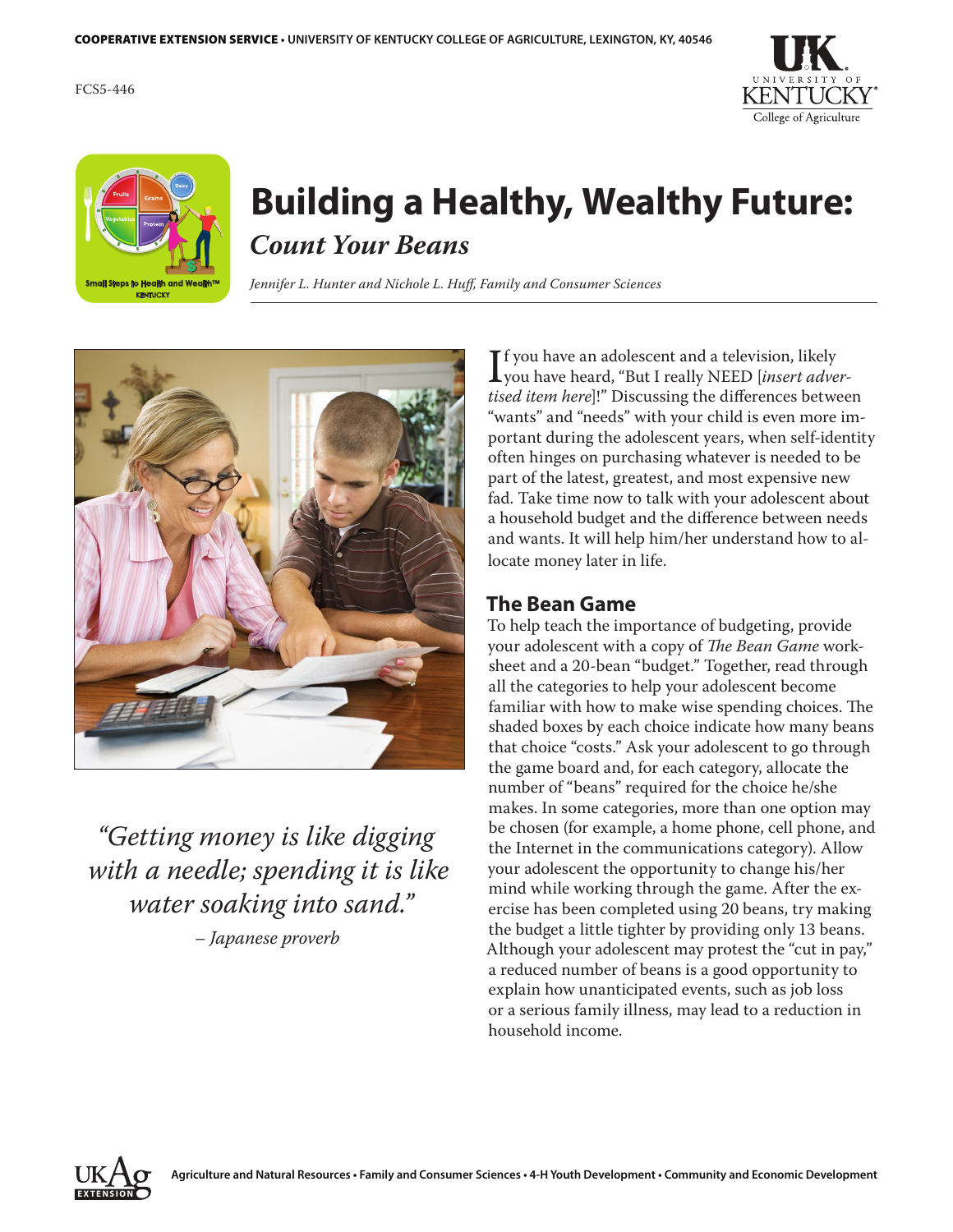After completing *The Bean Game*, you may find the following questions helpful for discussion:

- Which items were easiest to give up? Which were the hardest? Why?
- • Did you spend all your beans before your basic needs had been met?
- How did you decide to distribute your "money"? Was it difficult?
- How much money in savings is "enough"?
- What could be the financial consequences of some of your choices? For example, what would happen if you were in a car accident and you had selected "no coverage" under *Auto*?
- What unexpected expenses could be paid out of emergency savings?
- What did you learn about yourself from this activity?
- • What did you learn about decision-making and budgeting?
- • How will you use what you learned to make better money management decisions?

#### **References**

Material for this publication was adapted from the Spending Game (PM 1103/2009) by Cynthia Needles Fletcher, Iowa State University Extension and Outreach.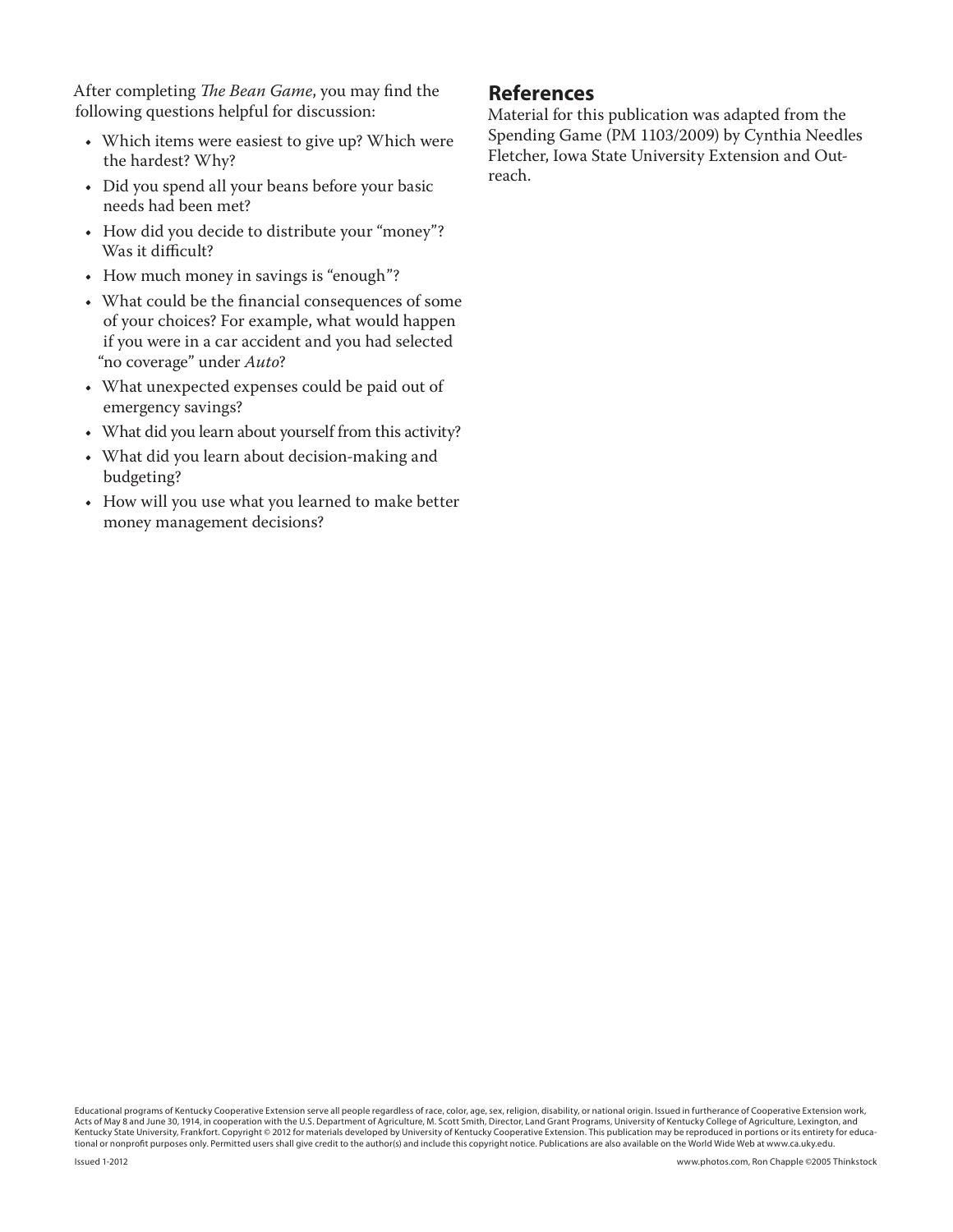## **The Bean Game**

Note: The shaded area represents the "cost" of each item in beans. An item may be free or cost 1,2, or 3 beans.

# **Start here**

| <b>Housing</b>                           |                                    |  |
|------------------------------------------|------------------------------------|--|
| <b>Options</b>                           | <b>Cost in Beans</b> (shaded area) |  |
| Live with family or<br>in public housing |                                    |  |
| Share apartment<br>with friends          |                                    |  |
| Rent a place of your<br>own              |                                    |  |
| Buy home                                 |                                    |  |



| <b>Utilities</b>            |                                    |  |
|-----------------------------|------------------------------------|--|
| <b>Options</b>              | <b>Cost in Beans</b> (shaded area) |  |
| Included in rent            |                                    |  |
| Cost shared by<br>roommates |                                    |  |
| You pay total cost          |                                    |  |

|                | <b>Furnishings</b>                  |                                    |  |
|----------------|-------------------------------------|------------------------------------|--|
| <b>Options</b> |                                     | <b>Cost in Beans</b> (shaded area) |  |
|                | Borrow from<br>relatives or friends |                                    |  |
| thrift shop    | Buy at garage sale or               |                                    |  |
|                | Buy new furniture                   |                                    |  |
|                |                                     |                                    |  |



**Communication Options Cost in Beans** *(shaded area)* No phone

| Home phone, basic<br>package                                          |  |
|-----------------------------------------------------------------------|--|
| Home phone (long<br>distance, call waiting,<br>caller ID, voice mail) |  |
| Cell phone                                                            |  |
| Internet                                                              |  |

Ш

 **Food Options Cost in Beans** *(shaded area)* Cook at home, pack lunches, eat out sparingly Cook some, purchase from vending machines, grab fast food lunches, and eat some dinners out Purchase all meals away from home

| <b>Cost in Beans</b> (shaded area) |
|------------------------------------|
|                                    |
|                                    |
|                                    |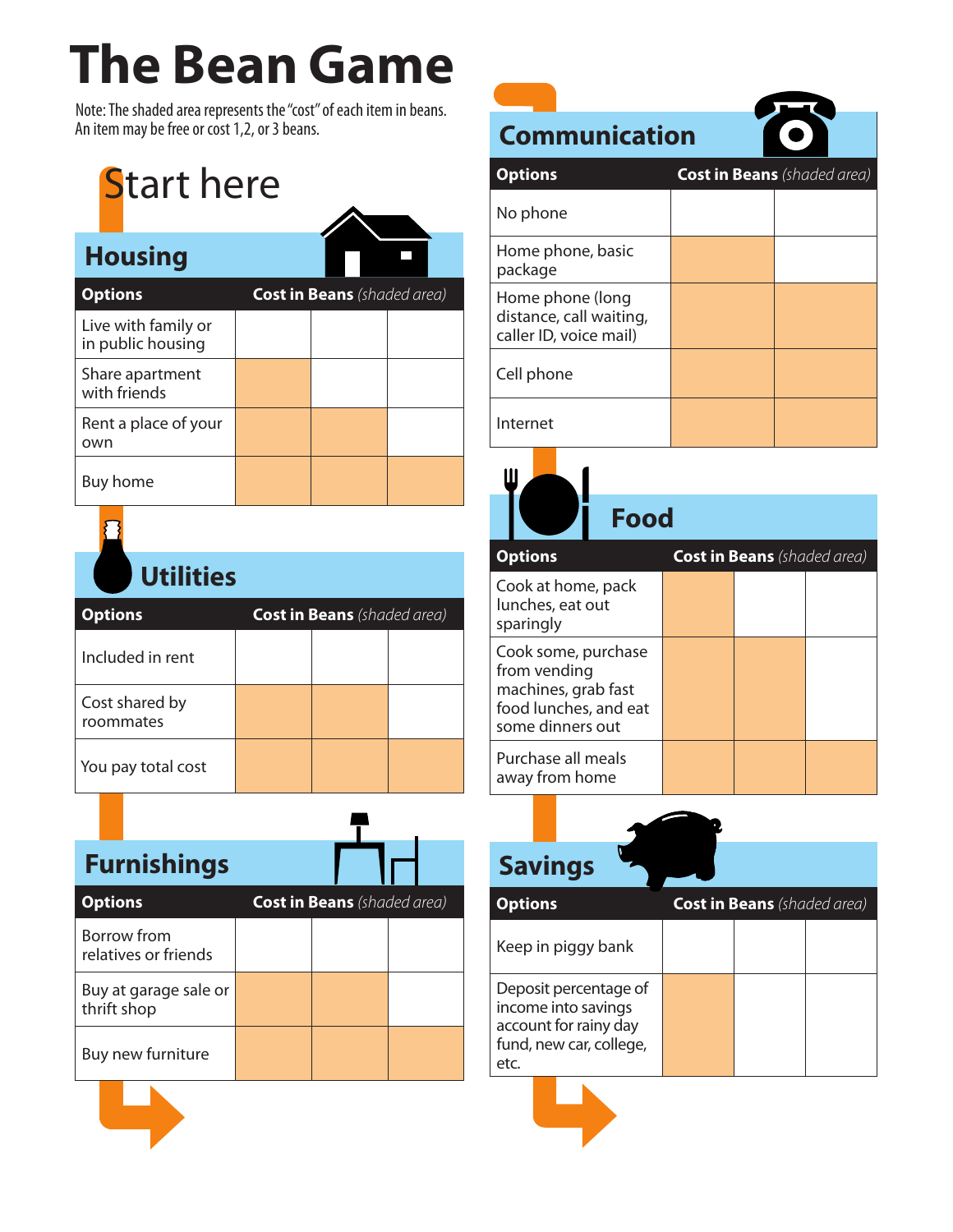### **Transportation**

| <b>Transportation</b>                          |                                    |  |
|------------------------------------------------|------------------------------------|--|
| <b>Options</b>                                 | <b>Cost in Beans</b> (shaded area) |  |
| Walk or ride bike                              |                                    |  |
| Ride the bus or join<br>car pool               |                                    |  |
| Buy used vehicle, plus<br>fuel and maintenance |                                    |  |
| Buy new vehicle, plus<br>fuel and maintenance  |                                    |  |



### **Insurance**

| <b>Options</b>                    | <b>Cost in Beans</b> (shaded area) |  |
|-----------------------------------|------------------------------------|--|
| <b>Auto</b>                       |                                    |  |
| No coverage                       |                                    |  |
| Liability coverage                |                                    |  |
| Complete coverage                 |                                    |  |
| <b>Home or Apartment</b>          |                                    |  |
| No coverage                       |                                    |  |
| Pay for renter's policy           |                                    |  |
| Pay for homeowner's<br>policy     |                                    |  |
| <b>Health and Disability</b>      |                                    |  |
| No coverage/public<br>health care |                                    |  |
| Purchased through<br>school/job   |                                    |  |
| Individual policy                 |                                    |  |

### **Grooming**



| <b>Options</b>                                         | <b>Cost in Beans</b> (shaded area) |  |  |
|--------------------------------------------------------|------------------------------------|--|--|
| Buy generic<br>toiletries, style hair<br>at home       |                                    |  |  |
| Buy moderate<br>toiletries, discount<br>haircut        |                                    |  |  |
| Tanning, manicure/<br>pedicure, or<br>massages         |                                    |  |  |
| Buy name-<br>brand toiletries,<br>professional haircut |                                    |  |  |

|                                        | <b>Child Care</b>                  |
|----------------------------------------|------------------------------------|
| <b>Options</b>                         | <b>Cost in Beans</b> (shaded area) |
| Provided by family<br>member or friend |                                    |
| Hire sitter, limited<br>basis          |                                    |
| Pay for full-time day<br>care          |                                    |



 $Options$ 

|  | <b>Cost in Beans</b> (shaded area) |  |
|--|------------------------------------|--|
|  |                                    |  |

| Make gifts                                        |  |  |
|---------------------------------------------------|--|--|
| Buy cards, small<br>gifts on special<br>occasions |  |  |
| Buy frequent gifts<br>for friends and<br>family   |  |  |